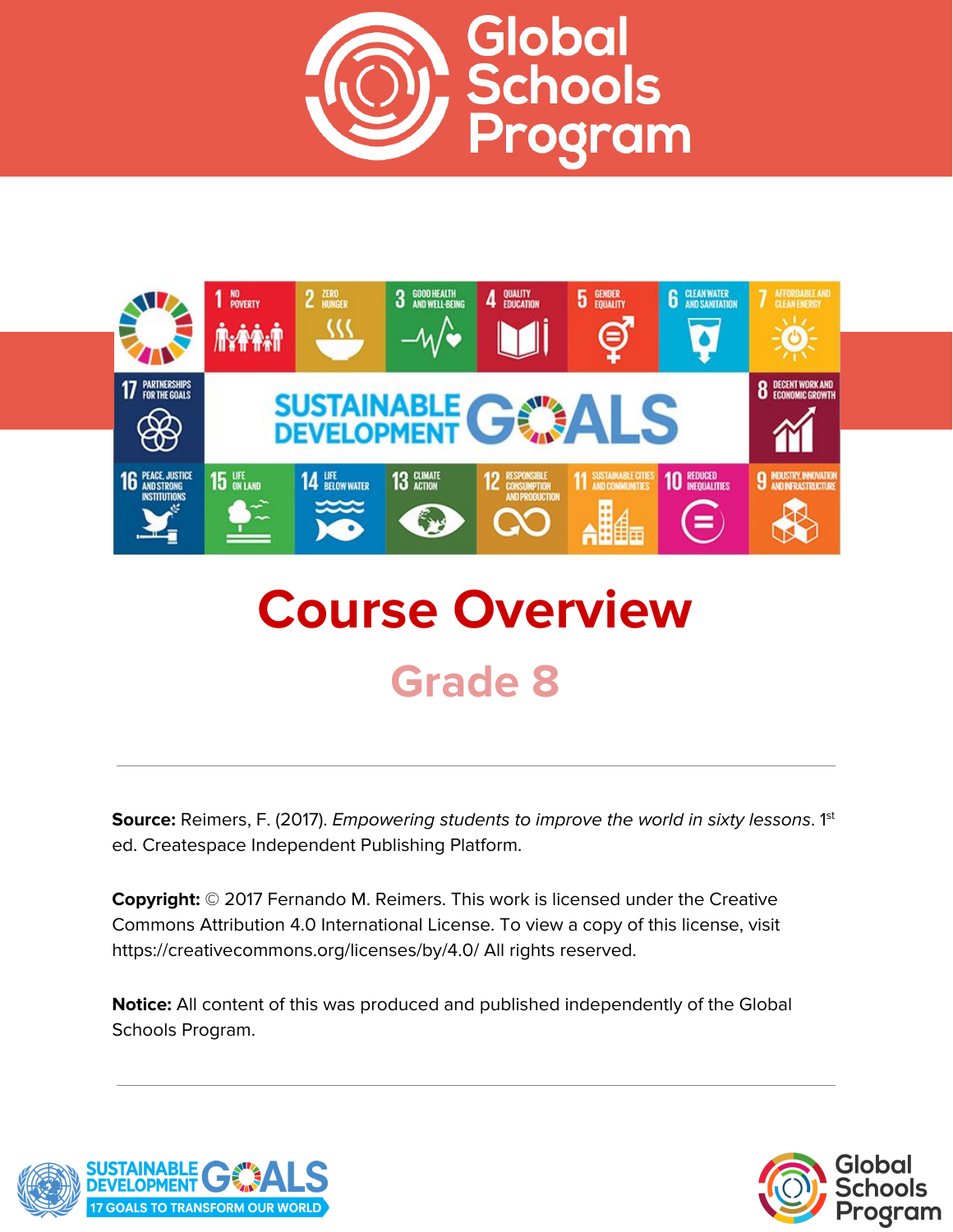

#### **Overview**

#### **Learning Goal**

In Grade 8, students will explore the theme of injustice: what it means, how it manifests in everyday life, and how it contributes to larger social dynamics. Students will also evaluate our shared values, discuss why it is important to ensure equality among all people, and brainstorm ways to promote equality and justice in their own lives.

| <b>Lesson Scaffold</b>                                                                                                                                                                             |                                                                        |
|----------------------------------------------------------------------------------------------------------------------------------------------------------------------------------------------------|------------------------------------------------------------------------|
| Lesson 1                                                                                                                                                                                           | What is Injustice to Me?                                               |
| Lesson 2                                                                                                                                                                                           | What is Injustice to Other People?                                     |
| Lesson 3                                                                                                                                                                                           | What are our Shared Values and Why Should Everyone Be Treated Equally? |
| Lesson 4                                                                                                                                                                                           | What Can We Do?                                                        |
| Lesson 5                                                                                                                                                                                           | Take Action!                                                           |
| <b>Learning Objectives</b>                                                                                                                                                                         |                                                                        |
| Students will understand the causes and effects of global injustice and inequality.<br>$\bullet$<br>Students will become cognizant of the effects of these forces in their own lives.<br>$\bullet$ |                                                                        |

Students will become empowered to promote equality and justice in their everyday lives.



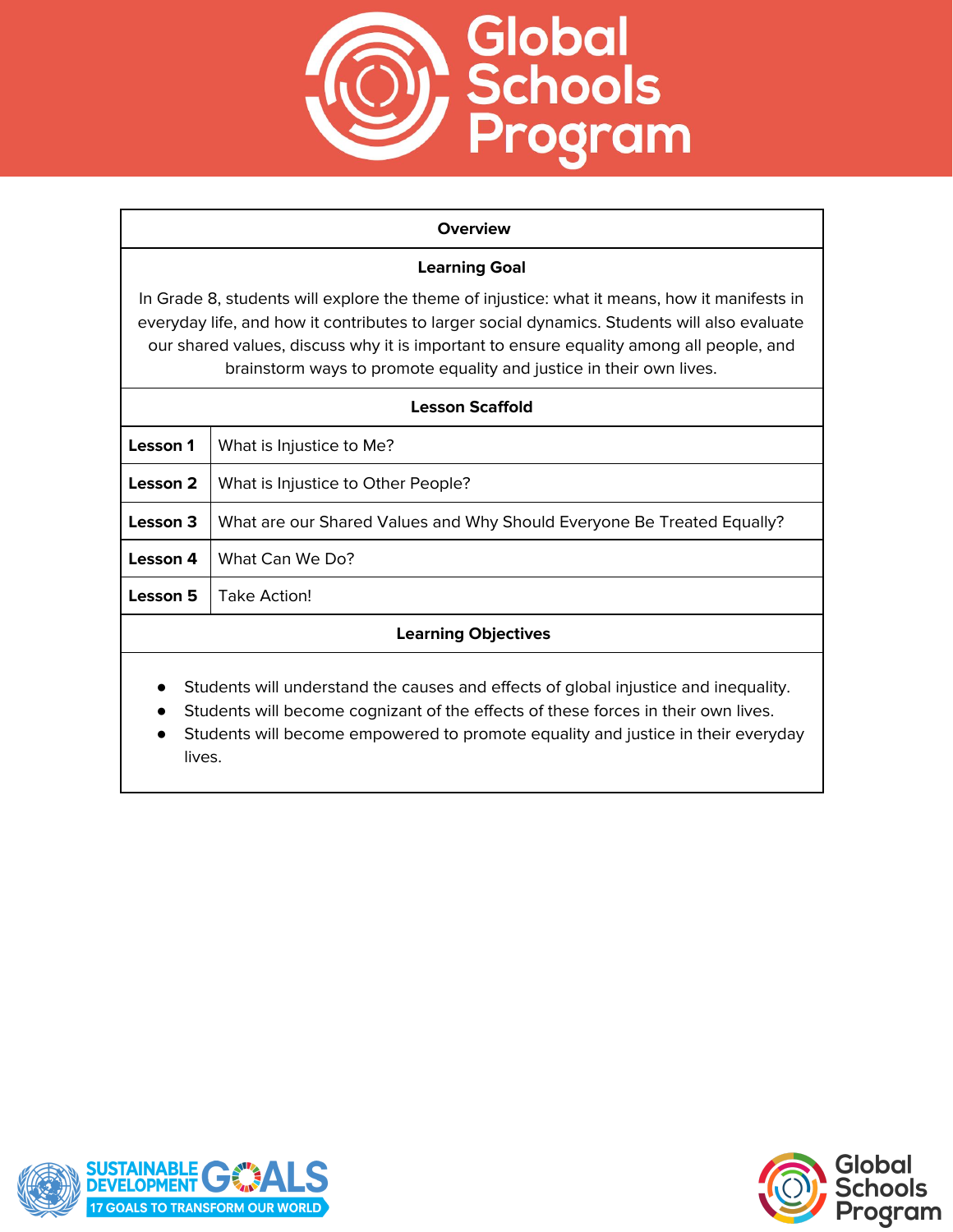

"What is Injustice to Me?"

**Time Frame:** 40 minutes **Subjects:** Social Studies, Civics, History **Standards:** Peace, Justice, and Strong Institutions (SDG 16) **Designed by:** Maria Lee

**Summary and Rationale:** Students will be asked to think about the times they each personally faced "injustice." They will be encouraged to reflect on what had happened, why they thought the situation was unjust, and how they felt throughout the entire experience. We would eventually like students to be able to understand what injustice means, to identify moments when others are facing injustice, and to act on it as social agents. However, in order to be able to progress through these stages, each student will first need to identify and experience injustice first-hand so they can have an easier time relating to others facing injustice.

**Instructional Goal:** To encourage students to identify and to reflect on times they personally experienced injustice (i.e. to build intrapersonal skills and introspective reflection abilities)

# **Understanding Goals/Essential Questions:**

- What is injustice to me?
- How do I define injustice?
- How do I feel when unjust incidents happen to me?
- How did/does injustice affect me?

#### **Student Learning Objectives (Students will be able to):**

- Identify moments they experienced certain emotions
- Describe and categorize those emotions
- Translate those feelings into words
- Reflect on why they experienced those emotions

**Assessment:** Informal checks for understanding.

- Teacher hands out a post-it to each student and asks them to write a definition for "injustice."
- Teacher collects the post-it notes and puts them in a bag.
- Teacher facilitates discussion on the question: "Have you ever experienced injustice?"



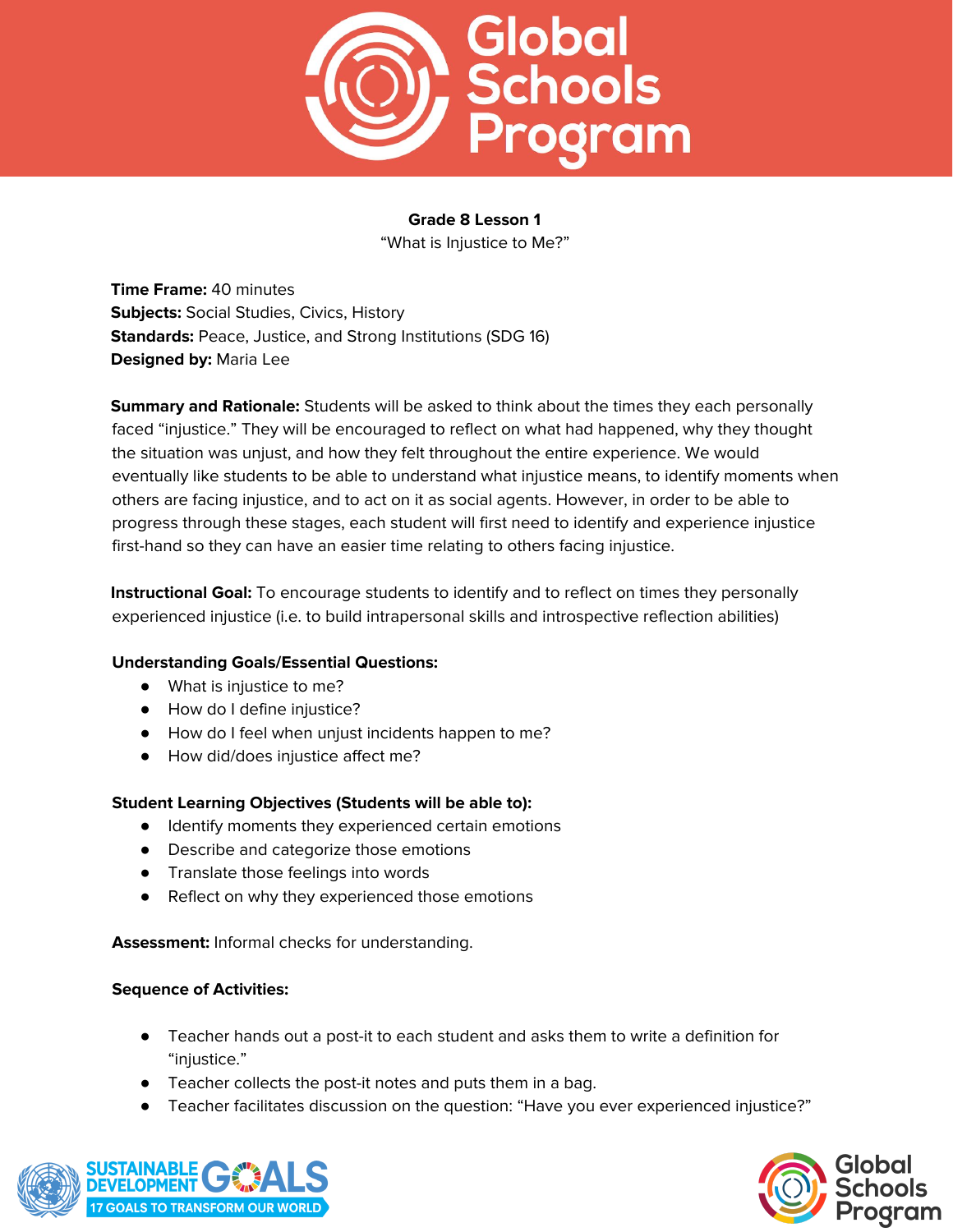

- Refrain from giving any examples to the students so that this will not affect students' answers.
- While facilitating, teacher makes sure that the student who shares addresses: what happened, why it was unjust, how they felt, how they reacted to it.
- When it is almost time to finish, teacher pulls out the bag with definitions and gives it to the students. The bag will go around so that each student can pull one out and read aloud the one they pick.
- Ask open-ended questions about the definitions that come up: What do you think about these definitions? How would you define injustice? Do you want to add anything?
- As a class, students and teacher come up with one concrete definition of "injustice."

# **Resources for Teachers:**

**●** Ten Strategies for Effective Discussion-Leading: <http://tiny.cc/G8L1R1>



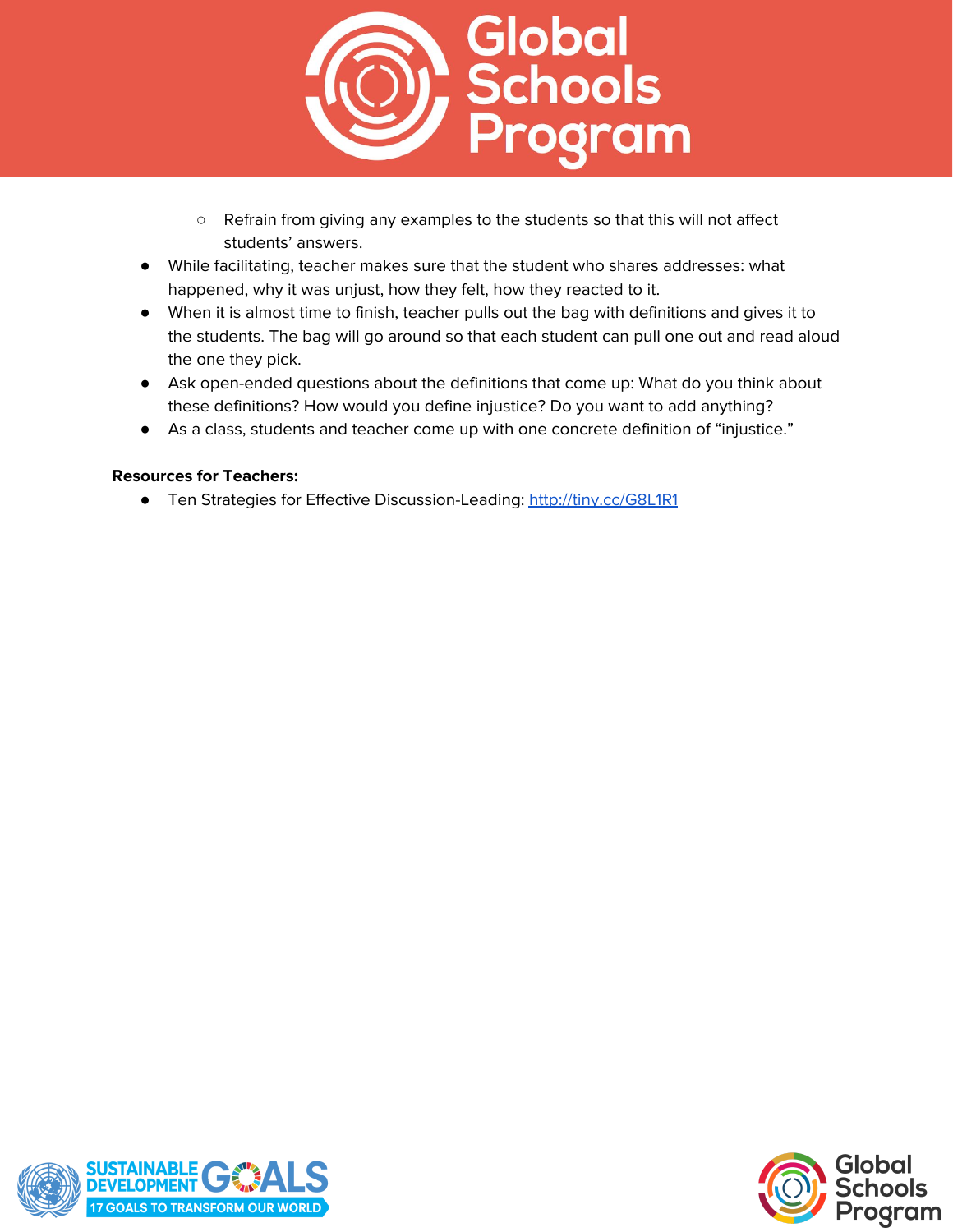

"What is Injustice to Other People?"

**Time Frame:** 40 minutes **Subjects:** Social Studies, Civics, History **Standards:** Reduced Inequalities (SDG 10); Peace, Justice, and Strong Institutions (SDG 16) **Designed by:** Maria Lee

**Summary and Rationale:** Now that students have been able to identify moments of injustice in their personal lives, it will be necessary to develop the ability to recognize injustice happening in their surrounding environment, whether it is in the local community or global context. Students must be able to view injustice from another person's perspective in order to realize that they themselves must become social agents fighting for justice on other people's behalf.

**Instructional Goal:** To be able to place themselves in another person's position to recognize and to acknowledge instances of injustice occurring in their context.

# **Understanding Goals/Essential Questions:**

- What is injustice?
- What does injustice look like?
- How do other people interpret or define injustice?
- Where is injustice happening right now?

#### **Student Learning Objectives (Students will be able to):**

- Identify instances where people experience injustice
- Examine and assess whether someone is experiencing injustice in a given situation

**Assessment:** Informal checks for understanding and group discussion. Additionally, since not all students will have the chance to share their experiences, they will be asked to write about it (while reflecting upon the discussion questions from today's class) in a free-writing style for homework.

- Review definition of "justice" that the students developed in Lesson 1.
- Keeping that in mind, teacher presents students with a photo of a group of people getting ready to compete in a race (see photo in the resources section below).
- After students analyze the photo for a while, students are put into pairs to share their thoughts. No specific questions are asked by the teacher.



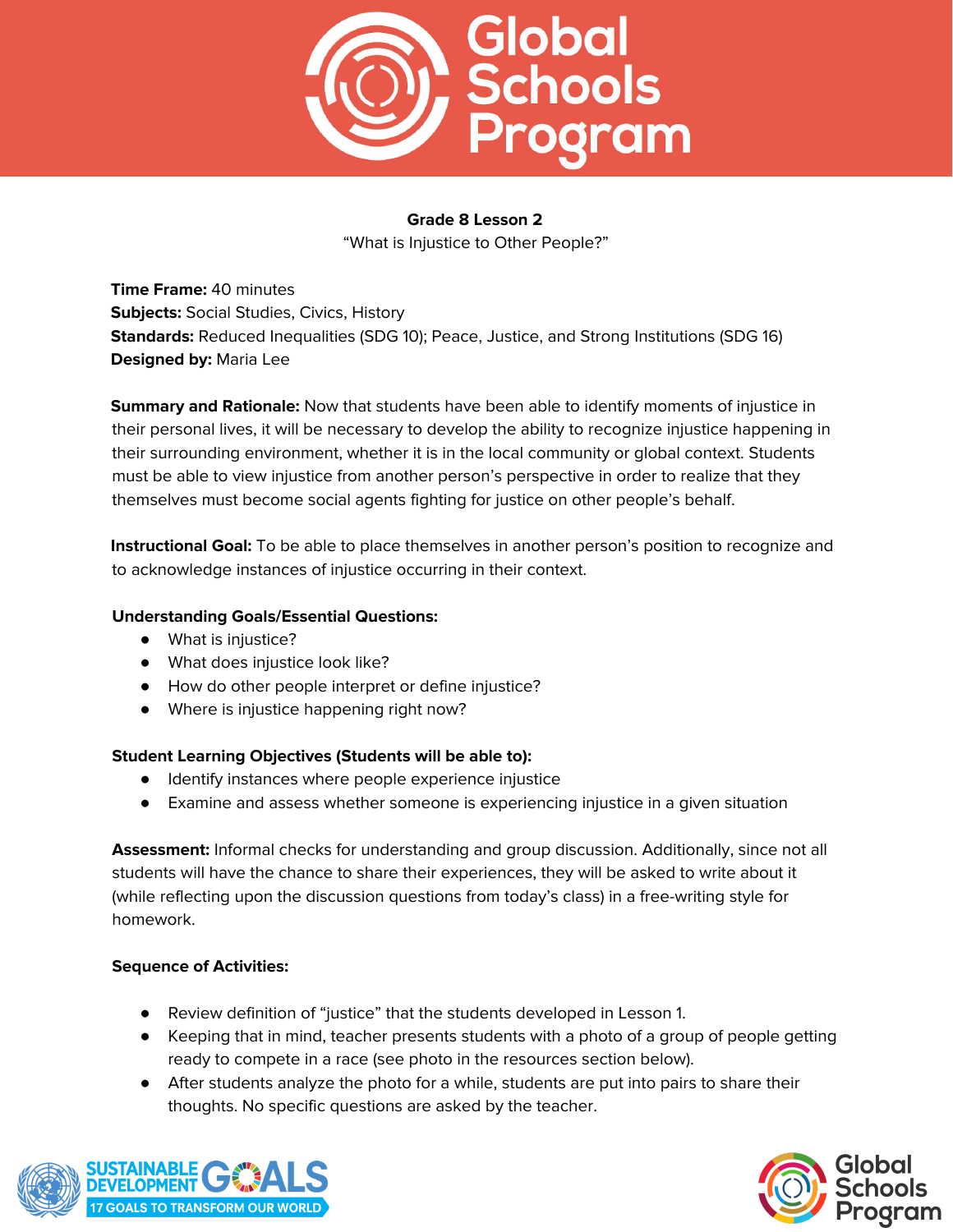

- The class comes back together and teacher facilitates discussion touching upon:
	- What is this picture about?
	- What is happening in the picture?
	- Who are the participants in the race?
	- What does the referee say?
	- Why does the referee say this?
	- How or how isn't he saying the "correct" phrase?
	- Is this race truly "fair?"
	- What makes a race fair?
	- Why is/isn't it fair? (Teacher plays devil's advocate)
	- Touch upon:
		- Different perspectives/circumstances
		- How we can interpret things differently from a different perspective
- Place discussion within a bigger context:
	- Were there ever instances of injustice taking place in our surroundings (not directly to us, though)?
	- Did you notice it?
	- Did other people near you not notice it?
	- Were there times when you didn't notice it, but other people did?
	- Why do you think there are such differences between people?

# **Resources for Teachers:**

● Image below:





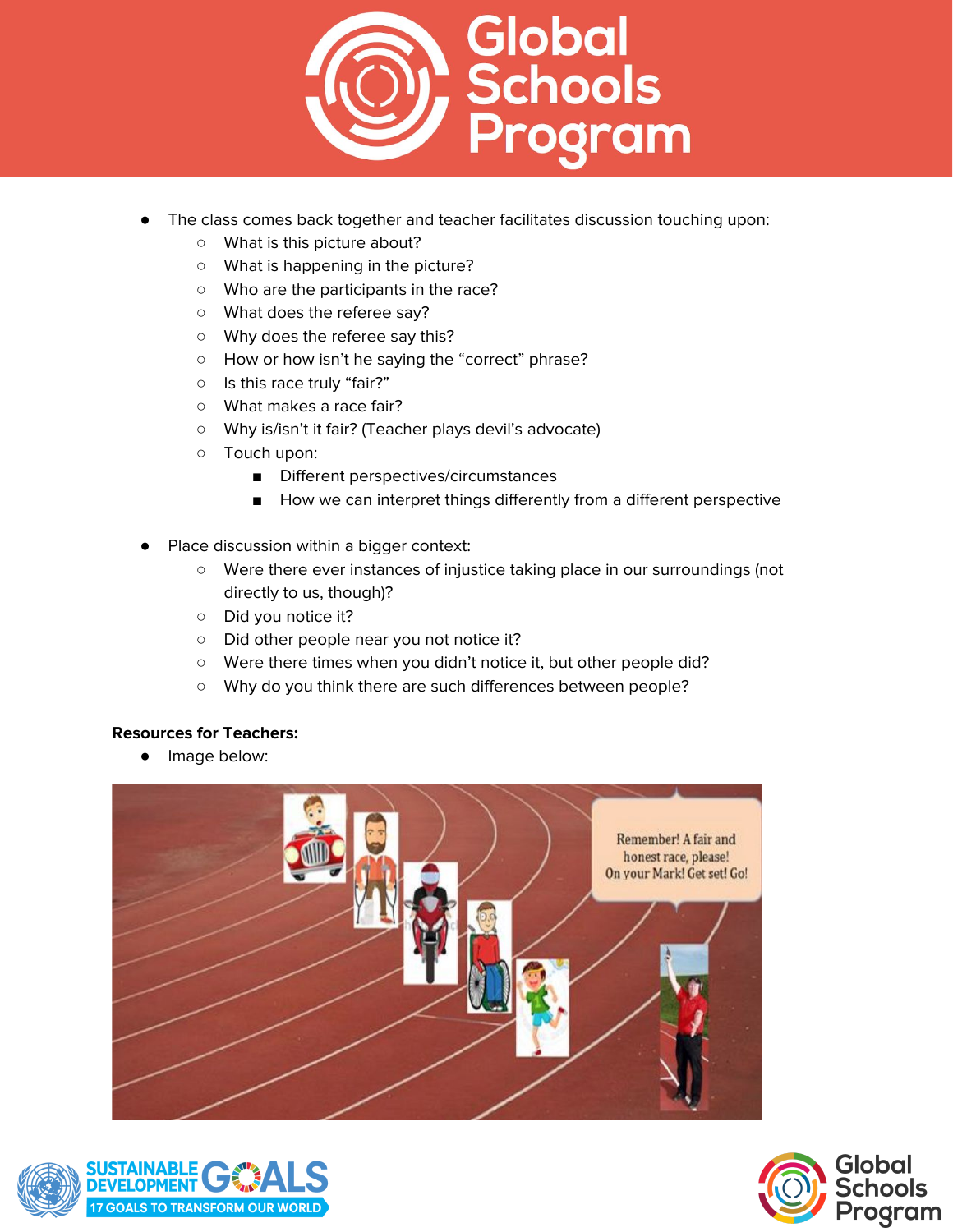

"What is human dignity? What are our shared values? Why should everyone be treated equally?"

**Time Frame:** 40 minutes **Subjects:** Civics, Social Studies, Language and Communication **Standards:** Peace, Justice, and Strong Institutions (SDG 16) **Designed by:** Wendi Cui

**Summary and Rationale:** In this lesson, students will explore the concepts of human dignity, social dilemma, etc., and understand the nature of humanitarian acts. Afterwards, they will reflect on what they can do as bystanders.

**Instructional Goal:** Students will build the shared value of humanity.

#### **Understanding Goals:**

● Students will learn about social rules, human dignity, dilemma, social pressure, role of bystanders, and humanitarian acts.

#### **Essential Questions:**

- What is human dignity?
- What can we do to protect human dignity?
- What are the risks?

#### **Student Learning Objectives (Students will be able to):**

- Understand the meaning of human dignity
- Identify a social dilemma and tell the difference between the roles in the dilemma
- Explain the reason and risks in conducting humanitarian acts
- Reflect on their own role in everyday life

**Assessment:** Informal checks for understanding and participation in the group discussion.

- **Opener (5 minutes):**
	- Students discuss in pairs to define concepts of "human dignity," "social dilemma," and "bystanders", then share their views with class. See definitions in "Key Definitions" below.
- **Class Reading (8 minutes):**



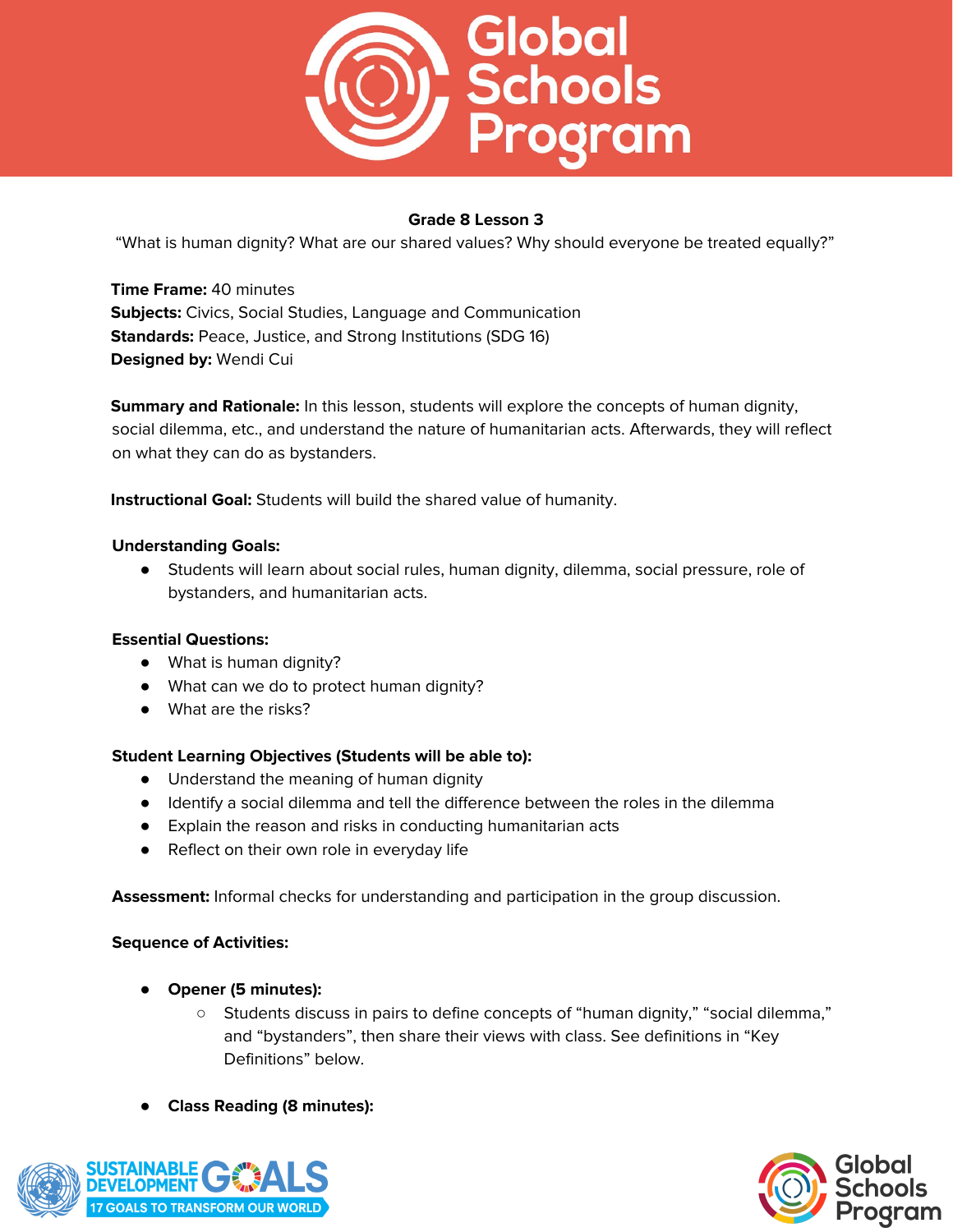

- Teachers can use "The Brave Shopkeeper" listed in the resource section below, but they are also encouraged to find a story in the national/local context.
- **Pair Discussion (10 minutes):**
	- Pair discussion on guided questions from the reading.
- **Class Discussion (10 minutes):**
	- Class discussion on guided questions.
	- Teacher's presentation of key definitions.
- **Conclusion (7 minutes):**
	- Reflection on other real-life examples.

#### **Resources for Teachers:**

- Center for Civic Education, Examining Conflict Resolution: <http://tiny.cc/G8L3R1>
- RCRC Humanitarian Education: <http://tiny.cc/G8L3R2>
- Red Cross Lesson Plan on Humanitarian Education: <http://tiny.cc/G8L3R3>
- Humanitarian Learning Portal: <http://tiny.cc/G8L3R4>
- World's Largest Lesson: <http://tiny.cc/G8L3R5>

#### **Key Definitions:**

- **Human dignity** can be defined as (self) respect.
- A **bystander** is someone who is aware of an incident, without being involved, where the life or human dignity of others is in danger. The bystander has to decide whether to act or not, because doing either may put them — or the people they are trying to protect — at risk, physically or materially. Either choice can have complex and long-term consequences for all involved.
- **Social pressure** is the influence exerted by family, friends, or other groups of people that puts pressure on an individual to behave in a particular manner.
- A **dilemma** is a situation that requires a choice between options that are or seem equally unfavourable or mutually exclusive.
- A **humanitarian** act is an act carried out to protect someone whose life or human dignity is in danger, especially someone whom one would not ordinarily be inclined to help or protect. Such acts are likely to involve personal or material risk.



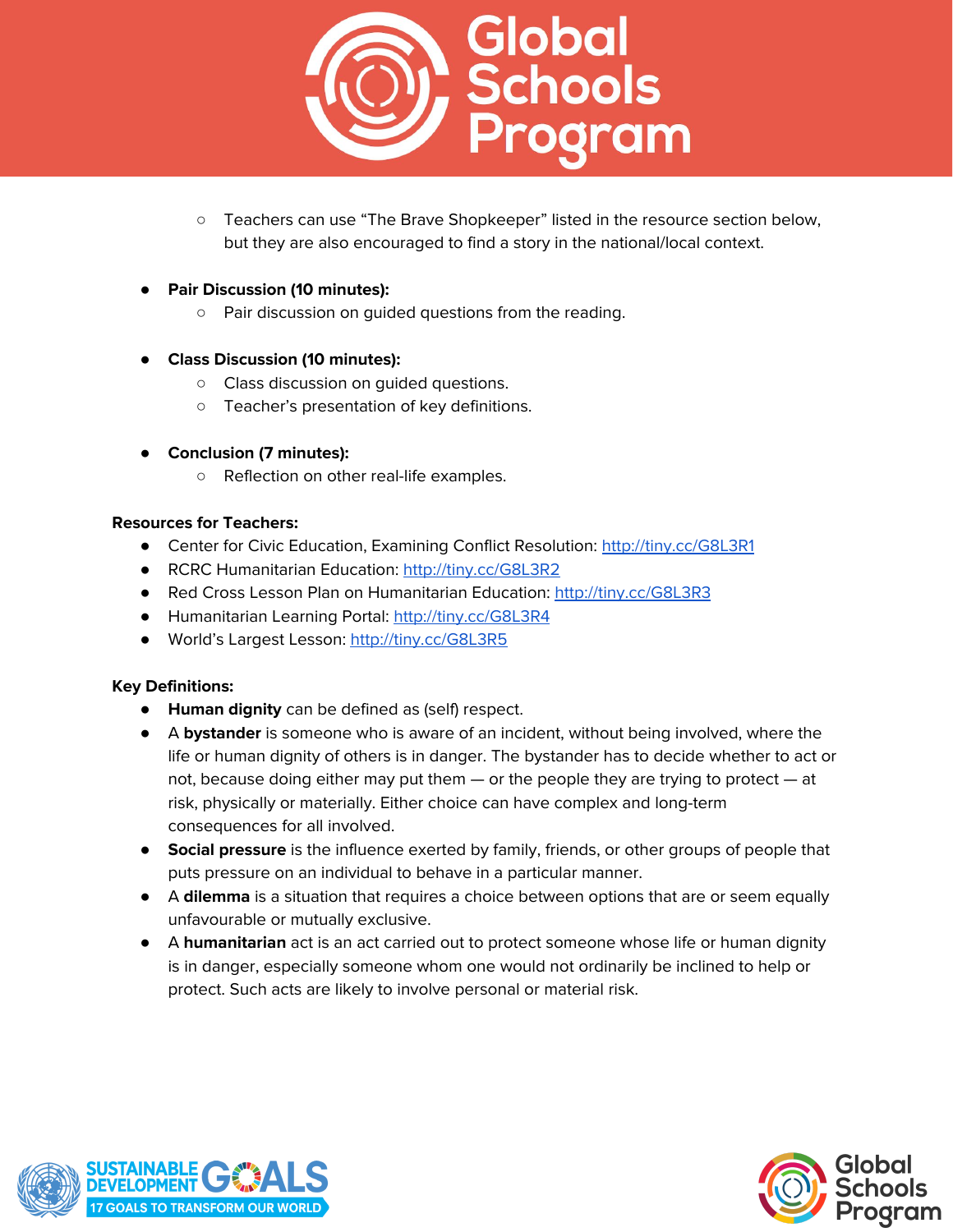

"What Can We Do?"

**Time Frame:** 40 minutes **Subjects:** Social Studies, Language Arts **Standards:** Peace, Justice, and Strong Institutions (SDG 16) **Designed by:** Xin Miao

**Summary and Rationale:** In this class, students are expected to identify one situation where they have encountered injustices/seen injustices happen to other people, and analyze that situation.

#### **Instructional Goals:**

- Students are expected to develop the awareness to recognize differences, respect shared values, empathetically approach human interaction, and actively seek solutions to address injustices.
- Students are asked to discover one unjust situation in their personal life, in school, in the community or from news reports.

**Understanding Goal:** Justice is a complex topic which may appear to be subjective and may heavily depend on the perspective of the parties involved. It is complex, yet plausible to address and resolve some unjust situations.

#### **Essential Questions:**

- What is injustice to me?
- What is injustice to others?
- In a shared world we live in, what are the shared values?
- What causes injustice?
- Who are the major parties involved in unjust situations?
- Who is responsible to correct an injustice?
- Does how you perceive an injustice depend on which side you're on?
- Would you address injustices if they happen to you? Why or why not?
- If yes, how would you do so?

#### **Student Learning Objectives (Students will be able to):**

- Engage in teamwork, communication, and oral presentation skills.
- Apply knowledge from previous 3 classes and personal experience to solidify the concept of justice, differences, peace, and shared values such as empathy and respect.
- Develop analyzing skills to identify parties involved in an unjust situation and dig into causes of an unjust situation



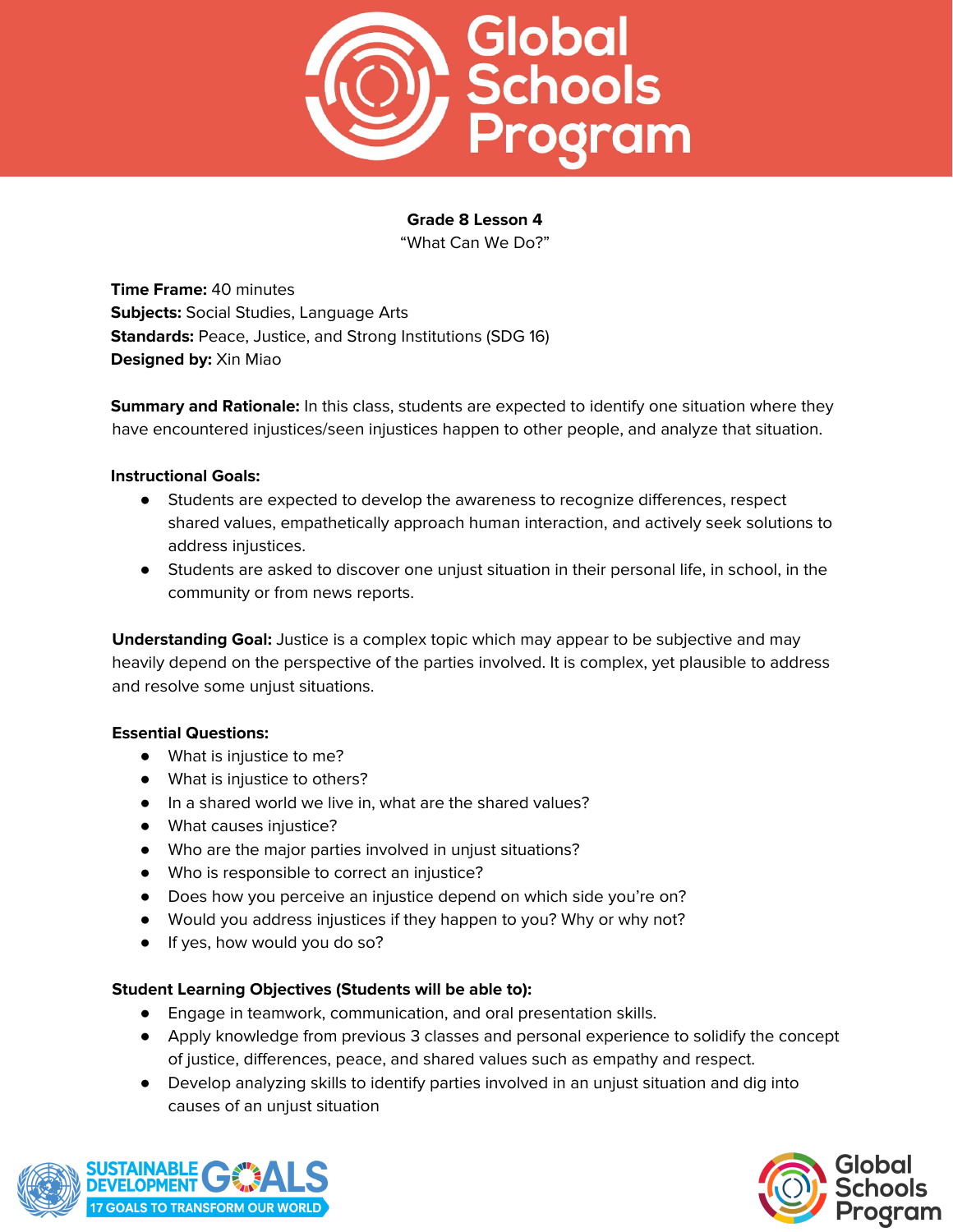

#### **Assessment:**

- Student Self-Assessment: students will reflect on how well they engaged with their peers and how well they presented their ideas to the class.
- Teacher Evaluation: written feedback and comments on students' self-assessment.

# **Sequence of Activities:**

- **Warm-Up:** Invite students to share injustices that they have experienced.
- **Input:** Present photos or videos of injustices in different situations (e.g. specific court cases that are region- and country-specific).
- **Form Groups:** Identify and analyze one unjust situation. Describe ways in which it could be made just.
- **Group Presentation:**
	- Students present to the class how they sought to correct injustices in their respective groups. As a class, students discuss the solutions proposed by groups, focusing on the definition of justice and perspective
	- Students try to answer the following questions:
		- Does perspective matter?
		- Whose perspective matters?
		- Why does perspective matter and how does it relate to justice, if at all?

# **Resources for Teachers:**

● Justice by Michael J. Sandel



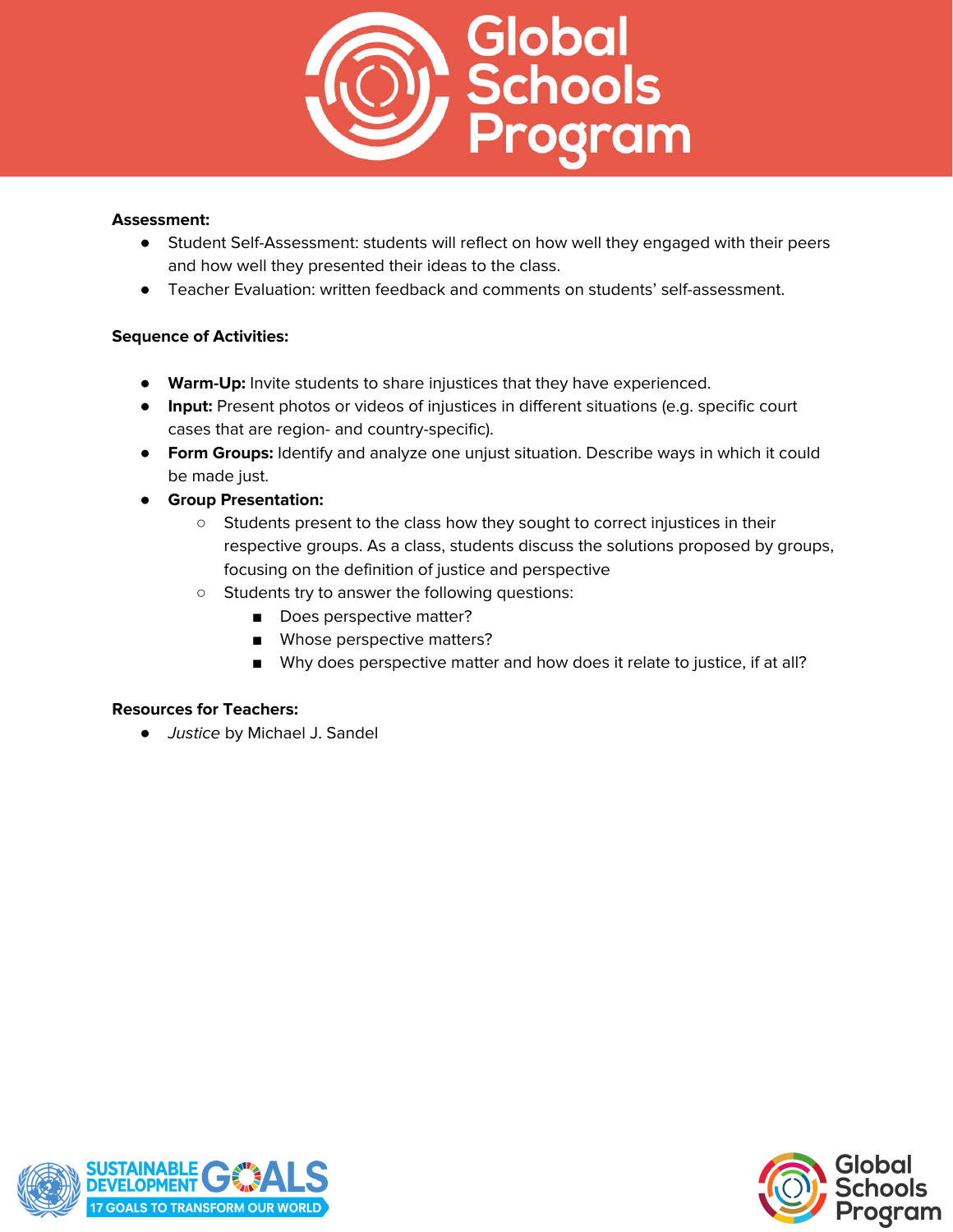

"Creatively Seeking Solutions to Address Unjust Situations"

**Time Frame:** 60 minutes **Subjects:** Social Studies, Language Arts **Standards:** Peace, Justice, and Strong Institutions (SDG 16) **Designed by:** Xin Miao

**Summary and Rationale:** In this class, students are expected to build on the previous session and strive to outline a list of challenges they encountered when proposing solutions. As a class, students pick one injustice they want to address and prepare a detailed plan on how to address this injustice.

#### **Instructional Goals:**

- Students seek solutions to the situation they agreed upon as unjust.
- Students learn to develop action plans to address injustices.

#### **Understanding Goals:**

● Students will understand that they have the power to effect change in real-life situations of injustice by working collaboratively and exploring examples of changemakers who addressed injustices.

#### **Essential Questions:**

- Who are the people who address injustice?
- How do people address injustice?
- What can an individual do to address injustice?
- Does everyone in a community always agree on what is just and unjust?
- When tackling an unjust issue, what are the steps a group must take?
- What would different institutions do to address injustice, such as social media, law enforcement body, government, etc.?
- What is the difference between grassroots efforts and political efforts?

#### **Student Learning Objectives (Students will be able to):**

- Build analyzing, negotiation, communication, and oral presentation skills
- Research and analyze a social justice movement
- Synthesize research and formulate a strategy

#### **Assessment:**